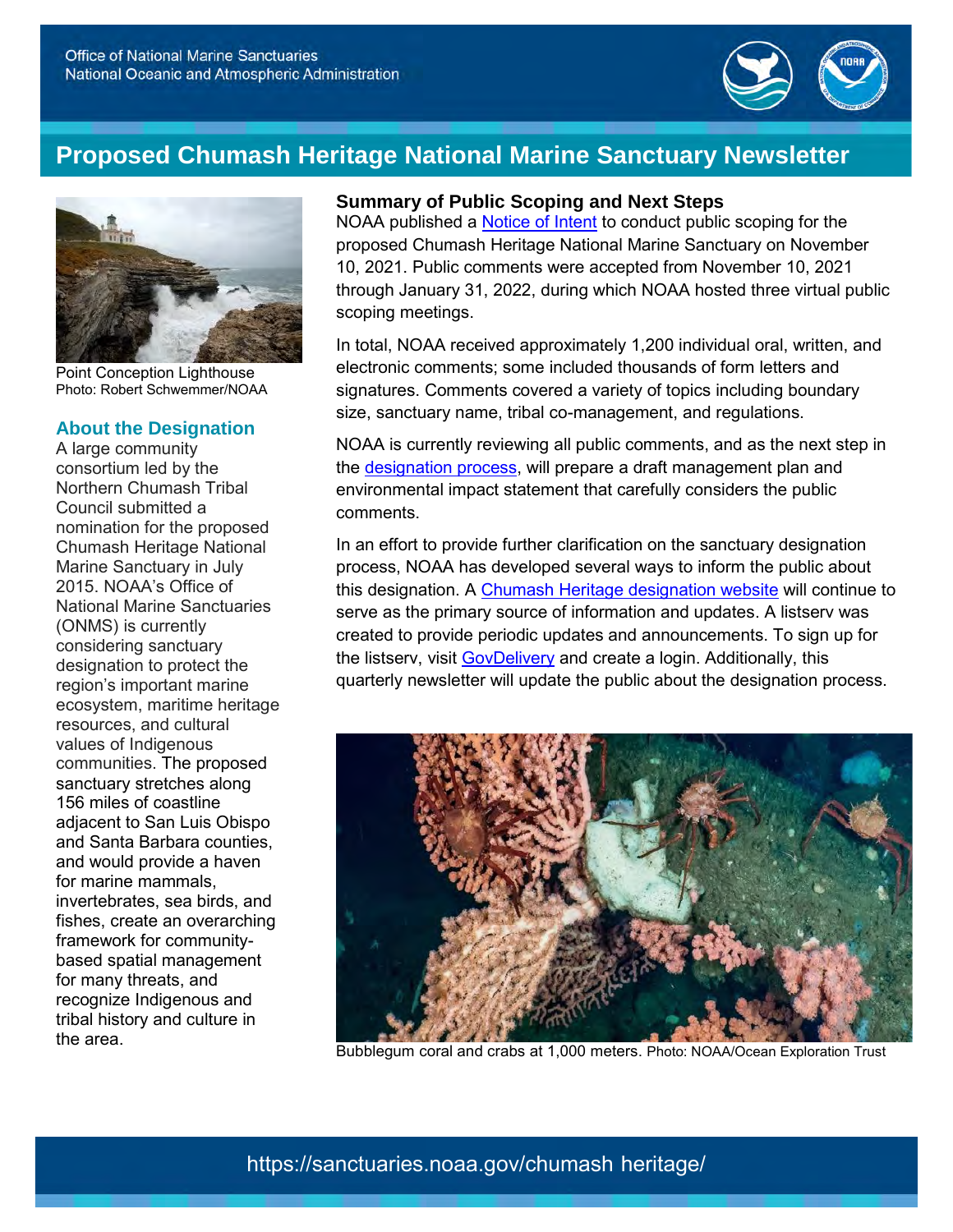# **NATIONAL MARINE SANCTUARY SYSTEM**

| <b>Olympic Coast</b><br><b>Greater Farallones</b><br><b>Cordell Bank</b><br>Papahānaumokuākea<br>Hawaiian Islands Humpback Whale<br><b>Monterey Bay</b><br><b>Chumash Heritage</b><br><b>Channel Islands</b> | $30^\circ$ N<br>$\mathbf{z}$<br><b>STATION</b><br>$150^\circ$<br>120° | <b>United State</b> | <b>Wisconsin Shipwreck Coast</b><br>Thunder Bay<br><b>Stellwagen Bank</b><br><b>Lake Ontario</b><br><b>Mallows Bay-Potomac River</b><br><b>Monitor</b><br><b>Gray's Reef</b><br><b>Florida Keys</b> |
|--------------------------------------------------------------------------------------------------------------------------------------------------------------------------------------------------------------|-----------------------------------------------------------------------|---------------------|-----------------------------------------------------------------------------------------------------------------------------------------------------------------------------------------------------|
| American Samoa (U.S.)<br>(Including Rose Atoll)                                                                                                                                                              |                                                                       |                     | <b>Flower Garden Banks</b>                                                                                                                                                                          |

Scale varies in this perspective. Adapted from National Geographic Maps. **Alterative Containers and Sanctuary and Sanctuary and Sanctuary and Sanctuary <b>P** Proposed National Marine Sanctuary

#### **Issue Area Workshops**

 held by NOAA with key partners and the public to inform staff about various issues in the inform development of the draft management plan. NOAA held one workshop in April on water quality and three on research and monitoring (inshore, and cultural). In May, NOAA held a workshop on climate scheduled in June on Outreach and Wildlife Disturbance. If you have information to contribute to any of these discussions, please contact the staff person Several workshops have been proposed sanctuary area. These workshops will further offshore, and socio-economic change. One more workshop is listed below.



Sea otter in Morro Bay Harbor Photo: Robert Schwemmer/NOAA

 workshops will inform development of the draft management plan. Information from these

#1 Water Quality bridget.hoover@noaa.gov

#2 Research and Monitoring [ryan.m.freedman@noaa.gov](mailto:ryan.m.freedman@noaa.gov) 

#3 Climate Change sara.hutto@noaa.gov

#### #4 Outreach and Wildlife **Disturbance** [michele.roest@noaa.gov](mailto:michele.roest@noaa.gov)

Google Meet Virtual meeting: June 14, 11:00 – 12:15 p.m.

 Visit our website for more information on the proposed designation and be sure to sign up to our listserv for updates.



Boats in Morro Bay Harbor Photo: Robert Schwemmer/NOAA

 $\odot$  National Marine Sanctuary

& **Marine National Monument** 

### **Did You Know?**

 Did you know ONMS will be on October 23, 2022? On this day in 1972, Congress passed what is now called the National Sanctuary System. ONMS will be celebrating the 50th stories, social media, education materials, events, and of the materials and posters are available to download. Visit the more information. Join in the celebrating its 50th anniversary Marine Sanctuaries Act, which established the National Marine anniversary throughout 2022 with the "Save Spectacular" campaign, which includes web commemorative posters. Many [50th anniversary webpage](https://sanctuaries.noaa.gov/50/) for celebration!



A humpback whale breaching Photo: Robert Schwemmer/NOAA

- <https://sanctuaries.noaa.gov/chumash> heritage/